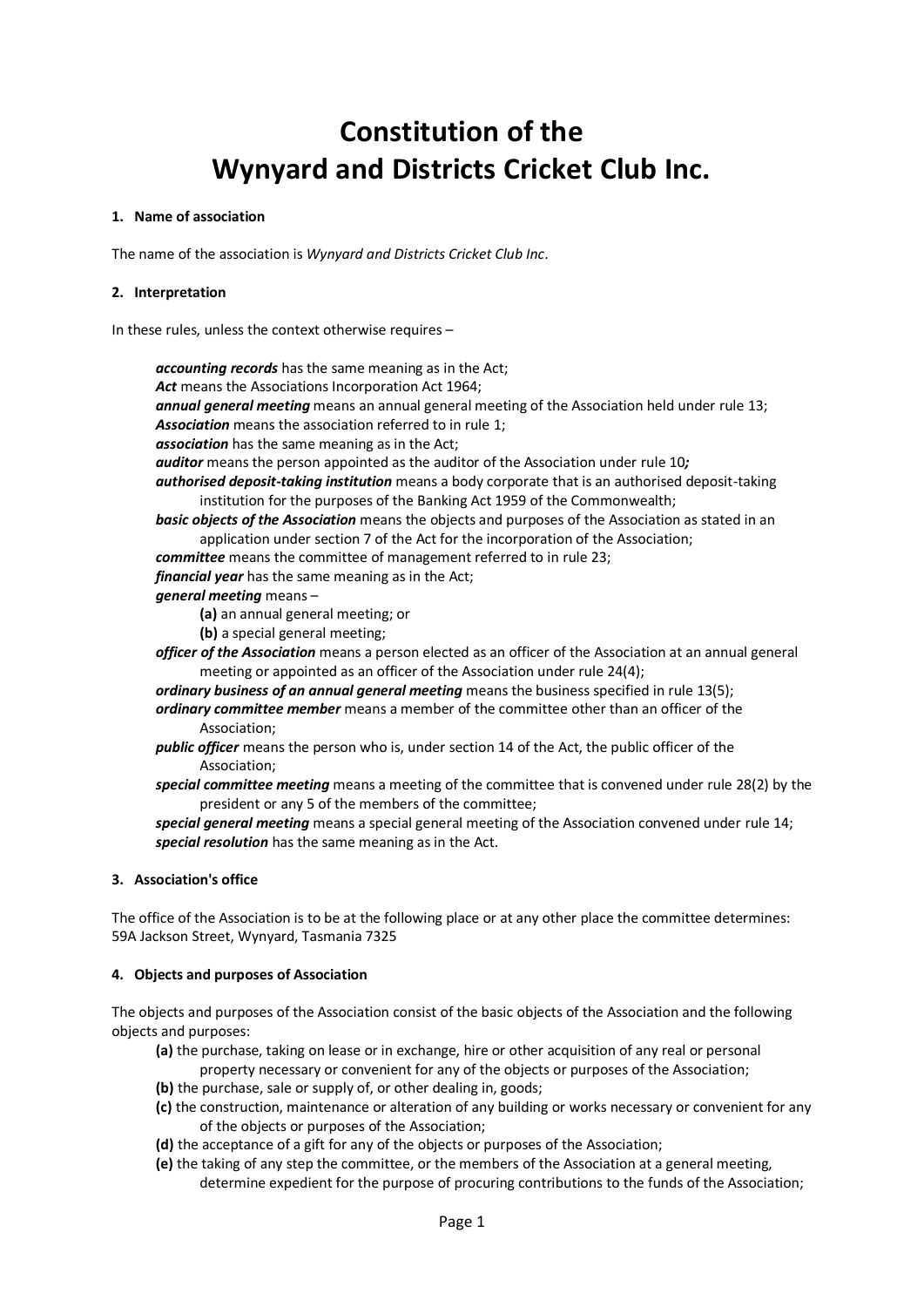- **(f)** the printing or publication of any newspaper, periodical, book, leaflet or other document the committee, or the members of the Association at a general meeting, determine desirable for the promotion of any of the objects or purposes of the Association;
- **(g)** the borrowing and raising of money in any manner and on terms **(i)** the committee thinks fit; or
- **(ii)** approved or directed by resolution passed at a general meeting; **(h)** subject to the provisions of the Trustee Act 1898, the investment, in any manner the committee
- determines, of any money of the Association not immediately required for any of the objects or purposes of the Association;
- **(i)** the making of a gift, subscription or donation to any of the funds, authorities or institutions to which section 78A of the Income Tax Assessment Act 1936 of the Commonwealth relates;
- **(j)** the establishment and support, or aiding in the establishment and support, of associations, institutions, funds, trusts, schemes or conveniences calculated to benefit employees or past employees of the Association and their dependants, and the granting of pensions, allowances or other benefits to employees or past employees of the Association and their dependants, and the making of payments towards insurance in relation to any of those purposes;
- **(k)** the establishment and support, or aiding in the establishment or support, of any other association formed for any of the basic objects of the Association;
- **(l)** the purchase, or acquisition, and the undertaking of all or part of the property, assets, liabilities or engagements of any association with which the Association is amalgamated in accordance with the provisions of the Act and the rules of the Association;
- **(m)** the doing of any lawful thing incidental or conducive to the attainment of the objects or purposes of the Association.

# **5. Membership of Association**

- **(1)** A person who is approved for membership in accordance with this rule is eligible to be a member of the Association on payment of the annual subscription specified in rule 32, or entered into payment plan with the Committee to pay the annual subscription specified in rule 32.
- **(2)** A person who is not a member of the Association at the time of the incorporation of the Association is not to be admitted as a member of the Association unless the person is registered for membership in accordance with subrule (3)
- **(3)** A person is determined to be a member of the Association if they:
	- **(a)** are a Life Member of Wynyard Cricket Club Inc., Myalla Cricket Club Inc., or the Association; or
	- **(b)** have registered as a playing member via an official registration platform as designated by the committee; or
	- **(c)** have registered as a social member via a process designated by the committee.
- **(4)** A member of the Association may resign by serving on the public officer a written notice of resignation.
- **(5)** On receipt of a notice from a member of the Association under subrule (6), the public officer is to remove the name of the member from the register of members.
- **(6)** A person ceases to be a member of the Association when their name is removed from the register of members under subrule (5) or rule 32(4).
- **(7)** The public officer is to maintain, or establish and maintain, a register of members containing
	- **(a)** the name of each member of the Association and the date on which they became a member; and
	- **(b)** the member's postal or residential address or address of business or employment; and
	- **(c)** an email address, if any, that the member has nominated as the email address to which notices from the Association may be sent.

## **6. Liability of members**

- **(1)** Any right, privilege or obligation of a person as a member of the Association
	- (a) is not capable of being transferred to another person; and
	- (b) terminates when the person ceases to be a member of the Association.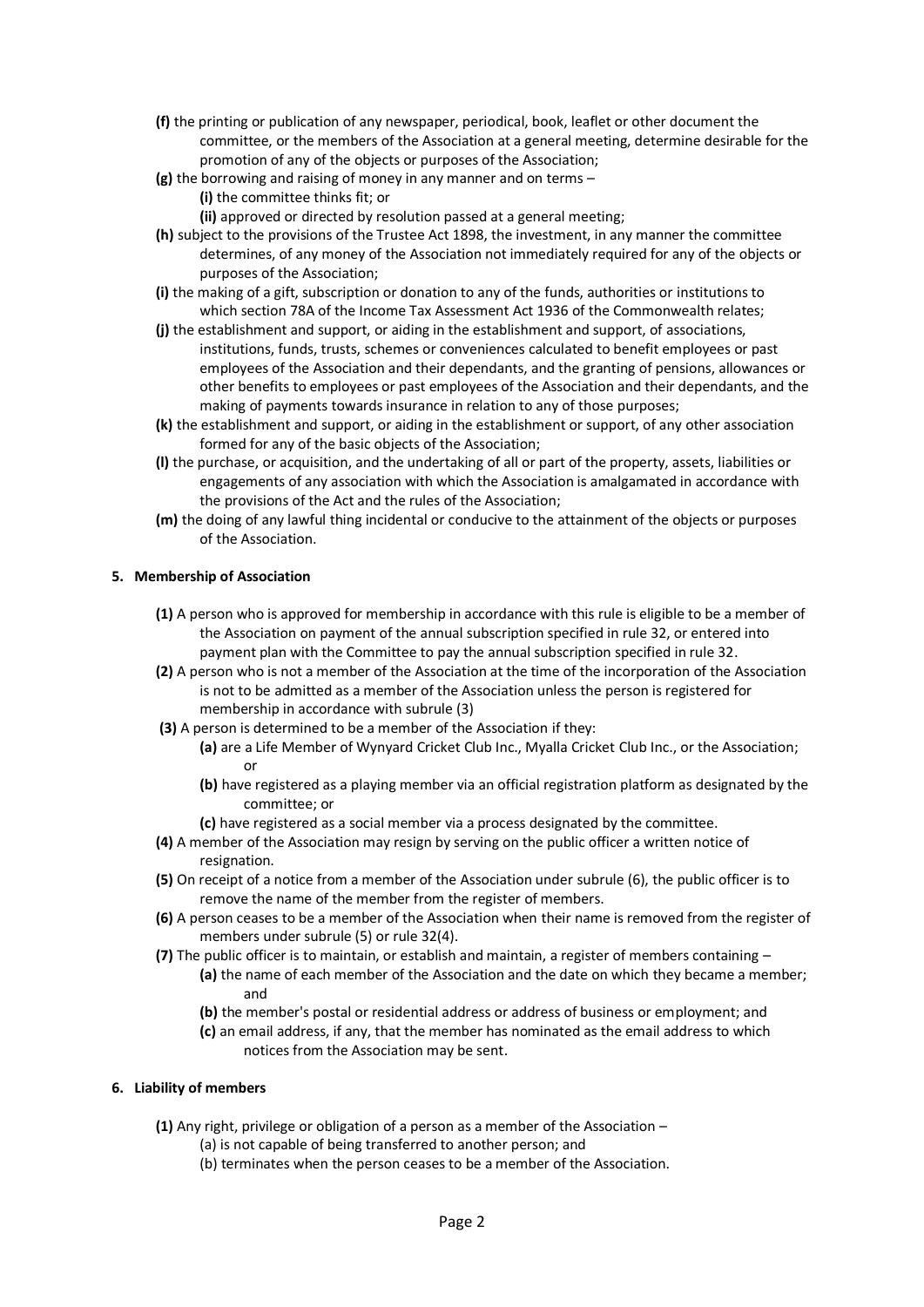- **(2)** If the Association is wound up, each person who was, immediately before the Association is wound up, a member of the Association, and each person who was a member of the Association within the period of 12 months immediately preceding the commencement of the winding-up, is liable to contribute –
	- (a) to the assets of the Association for payment of the liabilities of the Association; and
	- (b) for the costs, charges and expenses of the winding-up; and
	- (c) for the adjustment of the rights of the contributors among themselves.
- **(3)** Any liability under subrule (2) is not to exceed \$1.00
- **(4)** Despite subrule (2), a former member of the Association is not liable to contribute under that subrule in respect of any liability of the Association incurred after they ceased to be a member.

#### **7. Income and property of Association**

- **(1)** The income and property of the Association is to be applied solely towards the promotion of the objects and purposes of the Association.
- **(2)** No portion of the income or property of the Association is to be paid or transferred to any member of the Association unless the payment or transfer is made in accordance with this rule.
- **(3)** The Association may
	- **(a)** pay a person or member of the Association
		- **(i)** remuneration in return for services rendered to the Association, or for goods supplied to the Association, in the ordinary course of business of the person or member; or
		- **(ii)** remuneration that constitutes a reimbursement for out-of-pocket expenses incurred by the person or member for any of the objects or purposes, provided it is substantiated with receipts or other evidence, for purposes of the Association; or
		- **(iii)** interest at a rate not exceeding 7.25% on money lent to the Association by the person or member; or
		- **(iv)** a reasonable amount by way of rent for premises, or a part of premises, let to the Association by the person or member; and
	- **(b)** if so requested by or on behalf of any other association, organisation or body, appoint or nominate a member of the Association to an office in that other association, organisation or body.
- **(4)** Despite subrule (3)(a), the Association is not to pay a person any amount under that subrule unless the Association or committee has first approved that payment.
- **(5)** Despite subrule (3)(d), the Association is not to appoint or nominate a member of the Association under that subrule to an office in respect of which remuneration is payable unless the Association or committee has first approved –
	- **(a)** that appointment or nomination; and
	- **(b)** the receipt of that remuneration by that member.

#### **8. Accounts of receipts and expenditure**

- **(1)** True accounts are to be kept of the following:
	- **(a)** each receipt or payment of money by the Association and the matter in respect of which the money was received or paid;
	- **(b)** each asset or liability of the Association.
	- (c) All accounts received shall be presented to the committee at the next meeting of the committee after receipt, where the accounts will be presented, be recorded in the minutes of meeting and approved for payment proposed as a motion.
- **(2)** The accounts are to be open to inspection by the members of the Association at any reasonable time, and in any reasonable manner, determined by the committee.
- **(3)** The treasurer of the Association is to keep all accounting books, and general records and records of receipts and payments, connected with the business of the Association in the form and manner the committee determines.
- **(4)** The accounts, books and records are to be kept at the Association's office or at any other place the committee determines.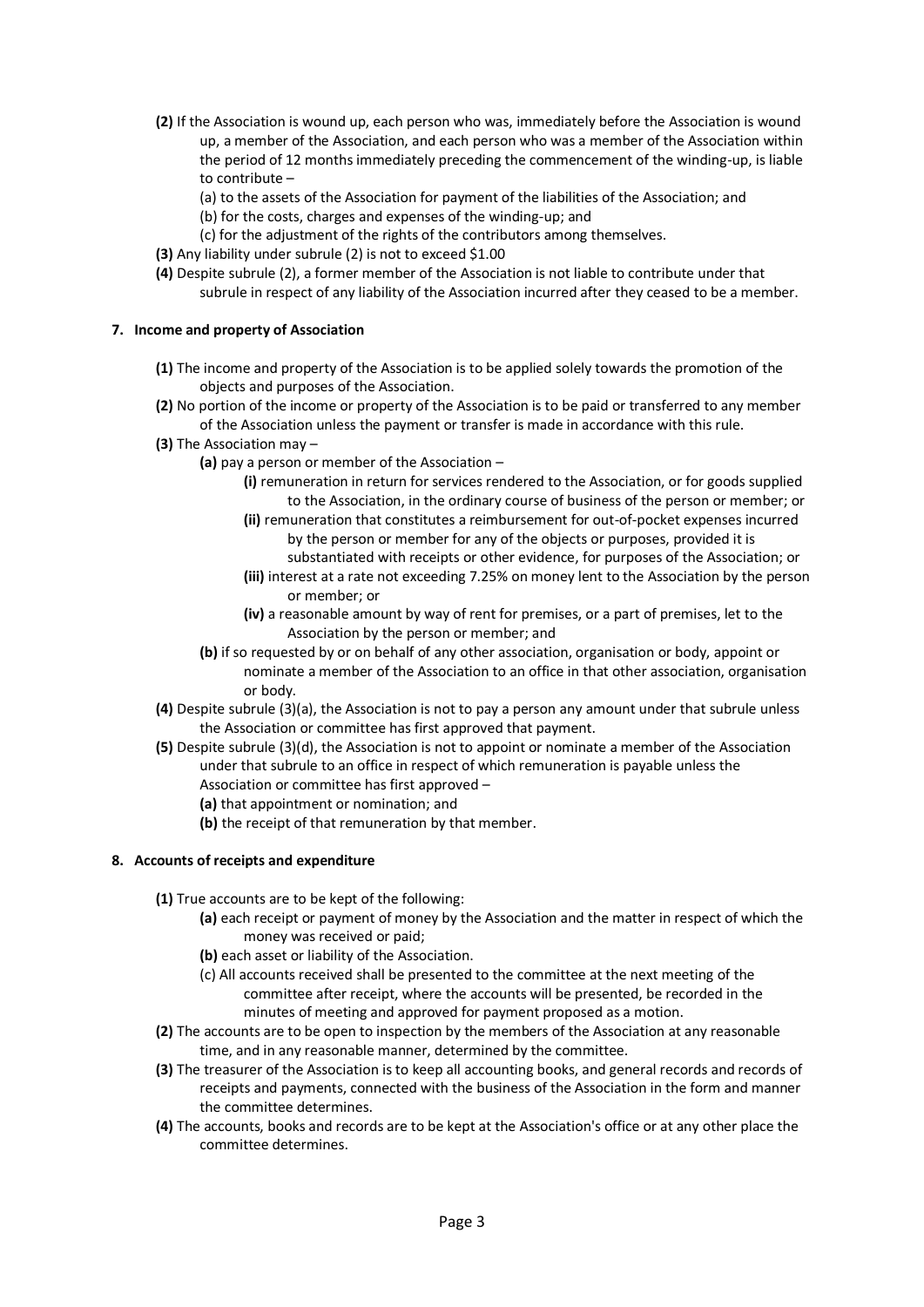#### **9. Banking and finance**

- **(1)** On behalf of the Association, the treasurer of the Association is to
	- **(a)** receive any money paid to the Association; and
	- **(b)** cause the money to be paid into the account opened under subrule (2) as soon as practicable after it is received.
- **(2)** The committee is to open with an authorised deposit-taking institution an account in the name of the Association.
- **(3)** The committee may
	- **(a)** receive from an authorised deposit-taking institution a cheque drawn by the Association on any of the Association's accounts with the authorised deposit-taking institution; and
	- **(b)** release or indemnify the authorised deposit-taking institution from or against any claim, or action or other proceeding, arising directly or indirectly out of the drawing of that cheque.
- **(4)** Except with the authority of the committee, a payment of an amount exceeding \$200 is not to be made from the funds of the Association other than –
	- **(a)** by cheque drawn on the Association's account and signed by any two authorised signatories to the accounts; or
	- **(b)** by the electronic transfer of funds from the Association's account to another account at an authorised deposit-taking institution and authorised by any two authorised signatories to the accounts.
- **(5)** The committee may provide the treasurer of the Association with an amount of money to meet urgent expenditure, subject to any conditions the committee may impose in relation to the expenditure.

#### **10. Auditor**

- **(1)** At each annual general meeting, the members of the Association present at the meeting are to appoint a person as the auditor of the Association.
- **(2)** If an auditor is not appointed at an annual general meeting under subrule (1), the committee is to appoint a person as the auditor of the Association as soon as practicable after that annual general meeting.
- **(3)** The auditor is to hold office until the next annual general meeting and is eligible for re-appointment.
- **(4)** The first auditor
	- **(a)** may be appointed by the committee before the first annual general meeting; and
	- **(b)** if so appointed, holds office until the end of the first annual general meeting unless earlier removed by a resolution of the members of the Association at a general meeting.
- **(5)** If the first auditor is appointed by the committee under subrule (4)(a) and subsequently removed at a general meeting under subrule (4)(b), the members of the Association, at that general meeting, may appoint an auditor to hold office until the end of the first annual general meeting.
- **(6)** Except as provided in subrule (4)(b), the auditor may only be removed from office by special resolution.
- **(7)** If a casual vacancy occurs in the office of auditor, the committee is to appoint a person to fill the vacancy until the end of the next annual general meeting.

#### **11. Audit of accounts**

- **(1)** The auditor is to audit the financial affairs of the Association at least once in each financial year of the Association.
- **(2)** The auditor, after auditing the financial affairs of the Association for a particular financial year of the Association, is to –
	- **(a)** certify as to the correctness of the accounts of the Association; and
	- **(b)** at the next annual general meeting, provide a written report to the members of the Association who are present at that meeting.
- **(3)** In the report and in certifying to the accounts, the auditor is to
	- **(a)** specify the information, if any, that he or she has required under subrule (5)(b) and obtained; and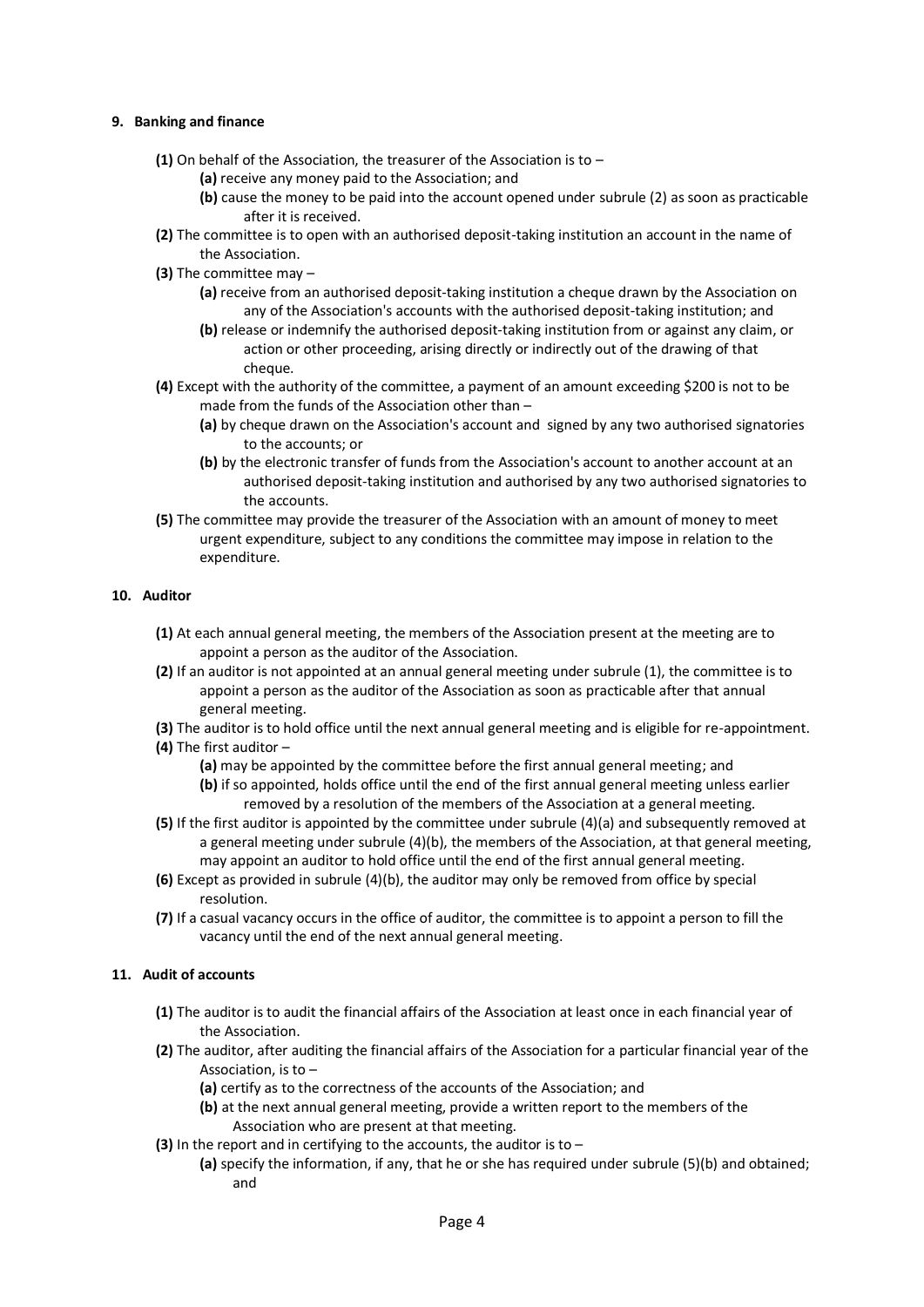- **(b)** state whether, in their opinion, the accounts exhibit a true and correct view of the financial position of the Association according to the information at their disposal; and
- **(c)** state whether the rules relating to the administration of the funds of the Association have been observed.
- **(4)** The public officer is to deliver to the auditor a list of all the accounting records, books and accounts of the Association.
- **(5)** The auditor may
	- **(a)** have access to the accounting records, books and accounts of the Association; and
	- **(b)** require from any employee of, or person who has acted on behalf of, the Association any information the auditor considers necessary for the performance of their duties; and
	- **(c)** employ any person to assist in auditing the financial affairs of the Association; and
	- **(d)** examine any member of the committee, or any employee of, or person who has acted on behalf of, the Association, in relation to the accounting records, books and accounts of the Association.

#### **12. Exemptions under the Act**

- **(1)** For any financial year that the Association is exempt from the requirement to be audited by virtue of section 24(1B) or (1C) of the Act  $-$ 
	- **(a)** an auditor is not required to be appointed for that financial year under rule 10 unless the Association elects to have the financial affairs of the Association for that financial year audited in accordance with the Act and these rules; and
	- **(b)** if an auditor is not appointed for a financial year by virtue of paragraph (a)
		- **(i)** rules 10 and 11 do not apply in respect of the Association for that financial year; and **(ii)** rule 13(5)(b), to the extent that it relates to an auditor, does not apply in respect of the annual general meeting held by the Association in respect of that financial year; and
		- **(iii)** rule 13(5)(e) does not apply in respect of the annual general meeting held by the Association in respect of that financial year.
- **(2)** For any financial year that the Association is exempt from the requirement to provide an annual return by virtue of section 24(1B) of the Act, the committee must provide, as part of the ordinary business of the annual general meeting for that financial year, a copy of the annual financial report given under the Australian Charities and Not-for-profits Commission Act 2012 of the Commonwealth in respect of that financial year.

#### **13. Annual general meeting**

- **(1)** The Association is to hold an annual general meeting each year.
- **(2)** An annual general meeting is to be held on any day (being not later than 3 months after the end of the financial year, being 30 June annually, of the Association) the committee determines.
- **(3)** An annual general meeting is to be in addition to any other general meeting that may be held in the same year.
- **(4)** The notice convening an annual general meeting is to specify the purpose of the meeting.
- **(5)** The ordinary business of an annual general meeting is to be as follows:
	- **(a)** to confirm the minutes of the last preceding annual general meeting and of any general meeting held since that meeting;
	- **(b)** to receive from the committee, employees and other persons acting on behalf of the Association reports on the transactions of the Association during the last preceding financial year of the Association;
	- **(c)** to elect the officers of the Association and the ordinary committee members;
	- **(d)** to elect patron/s; and
	- **(e) t**o appoint the auditor.
- **(6)** An annual general meeting may transact business of which notice is given in accordance with rule 15.
- **(7)** Minutes of proceedings of an annual general meeting are to be kept by the public officer or, in the absence from the meeting of the public officer, by an officer of the Association who is nominated by the chairperson of the meeting.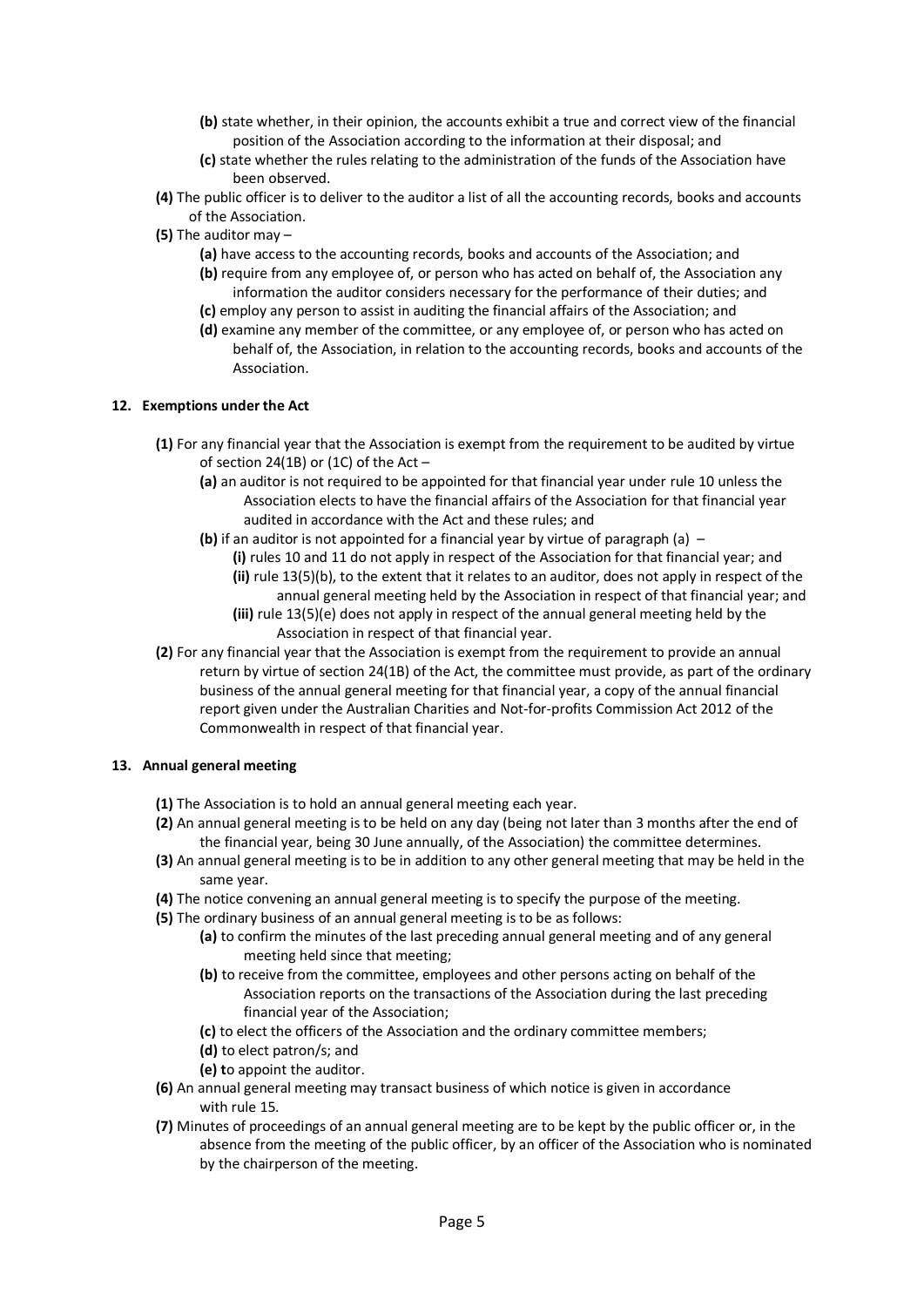**(8)** The committee may hold an annual general meeting of members at 2 or more venues using any technology that gives the members as a whole a reasonable opportunity to participate.

## **14. Special general meetings**

- **(1)** The committee may convene a special general meeting of the Association at any time.
- **(2)** The committee, on the requisition in writing of at least 15 members of the Association, is to convene a special general meeting of the Association.
- **(3)** A requisition for a special general meeting
	- **(a)** is to state the objects of the meeting; and
	- **(b)** is to be signed by each of the requisitionists; and
	- **(c)** is to be deposited at the office of the Association; and
	- **(d)** may consist of several documents, each signed by one or more of the requisitionists.
- **(4)** If the committee does not cause a special general meeting to be held within 21 days after the day on which a requisition is deposited at the office of the Association, any one or more of the requisitionists may convene the meeting within 3 months after the day on which the requisition is deposited at the office of the Association.
- **(5)** A special general meeting convened by requisitionists is to be convened in the same manner, as nearly as practicable, as the manner in which a special general meeting would be convened by the committee.
- **(6)** All reasonable expenses incurred by requisitionists in convening a special general meeting are to be refunded by the Association.
- **(7)** Minutes of proceedings of a special general meeting are to be kept by the public officer or, in the absence from the meeting of the public officer, by an officer of the Association who is nominated by the chairperson of the meeting.
- **(8)** The committee may hold a special general meeting of members at 2 or more venues using any technology that gives the members as a whole a reasonable opportunity to participate.

### **15. Notices of general meetings**

- **(1)** At least 14 days before the day on which a general meeting of the Association is to be held, the public officer is to publish a notice specifying –
	- **(a)** the place, day and time at which the meeting is to be held; and
	- **(b)** the nature of the business that is to be transacted at the meeting.
- **(2)** A notice is published for the purposes of subrule (1) if the notice
	- **(a)** is contained in an advertisement appearing in at least one newspaper circulating in Tasmania; or
	- **(b)** appears on a website, or at an electronic address, of the Association; or
	- **(c)** is sent to each member of the Association at
		- **(i)** the member's postal or residential address or address of business or employment; or
		- **(ii)** an email address that the member has nominated as the email address to which notices from the Association may be sent; or
	- **(d)** is given by another means, determined by the public officer, that is reasonably likely to ensure that the members of the Association will be notified of the notice.

#### **16. Business and quorum at general meetings**

- **(1)** All business transacted at a general meeting, other than the ordinary business of an annual general meeting, is special business.
- **(2)** Business is not to be transacted at a general meeting unless a quorum of members of the Association entitled to vote is present at the time when the meeting considers that business.
- **(3)** A quorum for the transaction of the business of a general meeting is 15 members of the Association entitled to vote.
- **(4)** If a quorum is not present within one hour after the time appointed for the commencement of a general meeting, the meeting –
	- **(a)** if convened on the requisition of members of the Association, is dissolved; or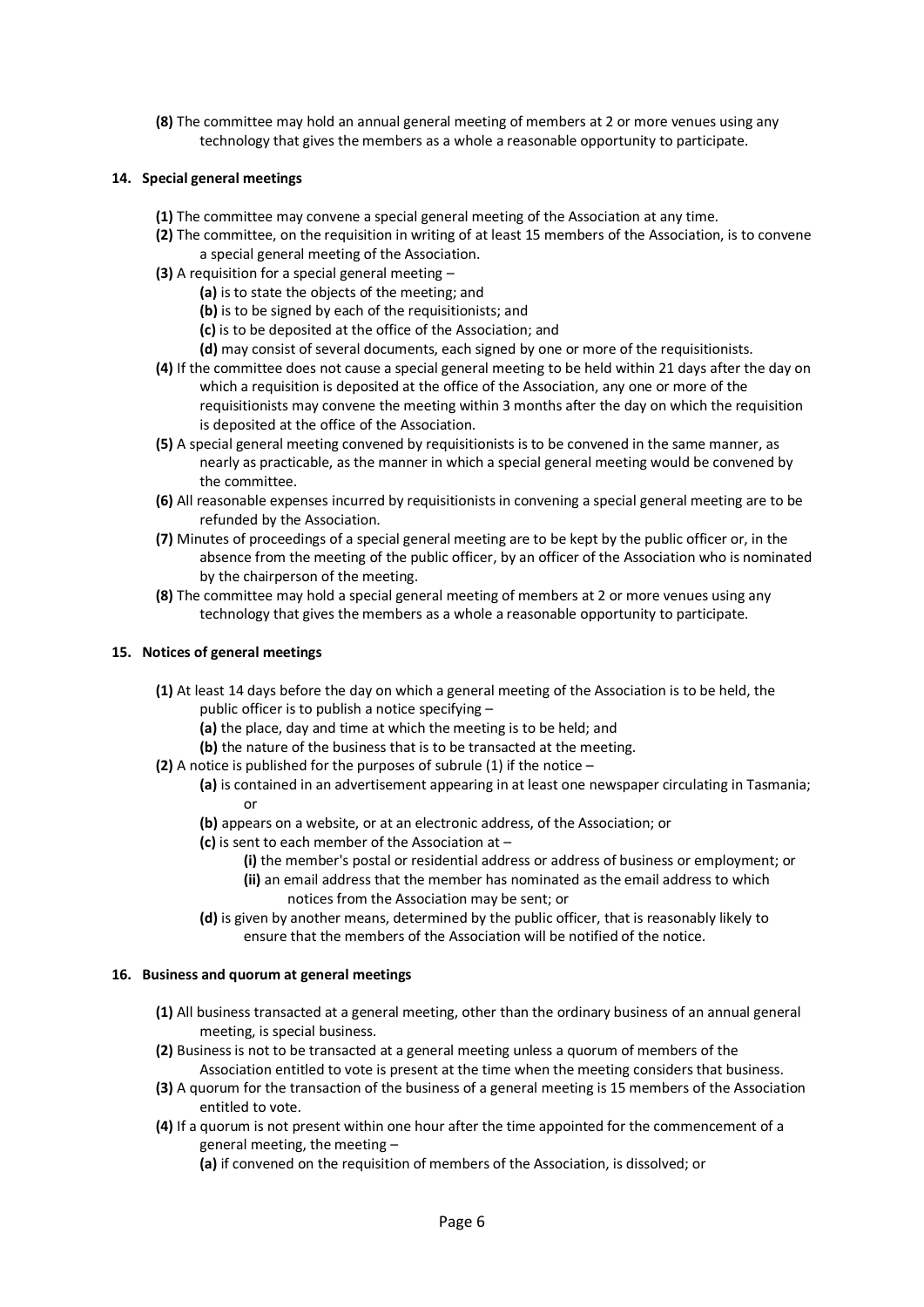- **(b)** if convened by the committee, is to be adjourned to the same day in the next week at the same time and –
	- **(i)** at the same place; or
	- **(ii)** at any other place specified by the chairperson
		- **(A)** at the time of the adjournment; or
		- **(B)** by notice in a manner determined by the chairperson.
- **(5)** If at an adjourned general meeting a quorum is not present within one hour after the time appointed for the commencement of the meeting, the meeting is dissolved.

#### **17. Chairperson at general meetings**

At each general meeting of the Association, the chairperson is to be –

- **(a)** the president; or
- **(b)** in the absence of the president, the senior vice-president; or
- **(c)** in the absence of the president and the senior vice-president, the other vice-president; or
- **(d)** in the absence of the president and both vice-presidents, a member of the Association elected to preside as chairperson by the members of the Association present and entitled to vote at the general meeting.

#### **18. Adjournment of general meetings**

- **(1)** The chairperson of a general meeting at which a quorum is present may adjourn the meeting with the consent of the members of the Association who are present and entitled to vote at the meeting, but no business is to be transacted at an adjourned meeting other than the business left unfinished at the meeting at which the adjournment took place.
- **(2)** If a meeting is adjourned for 14 days or more, notice of the adjourned meeting is to be given in the same manner as the notice of the original meeting.
- **(3)** If a meeting is adjourned for less than 14 days, it is not necessary to give any notice of the adjournment or of the business to be transacted at the adjourned meeting.

#### **19. Determination of questions arising at general meetings**

- **(1)** A question arising at a general meeting of the Association is to be determined on a show of hands.
- **(2)** A declaration by the chairperson that a resolution has, on a show of hands, been lost or carried, or been carried unanimously or carried by a particular majority, together with an entry to that effect in the minute book of the Association, is evidence of that fact unless a poll is demanded on or before that declaration.

#### **20. Votes**

- **(1)** On any question arising at a general meeting of the Association, a member of the Association (including the chairperson) has one vote only.
- **(2)** Only financial members aged 18 or above on the date of a general meeting are entitled to vote at a general meeting.
- **(3)** All votes are to be given personally.
- **(4)** The chair of a meeting of members does not have a casting vote and in the case of a deadlock, the resolution lapses.

#### **21. Taking of poll**

If at a general meeting a poll on any question is demanded –

**(a)** the poll is to be taken at that meeting in the manner that the chairperson determines; and **(b)** the result of the poll is taken to be the resolution of the meeting on that question.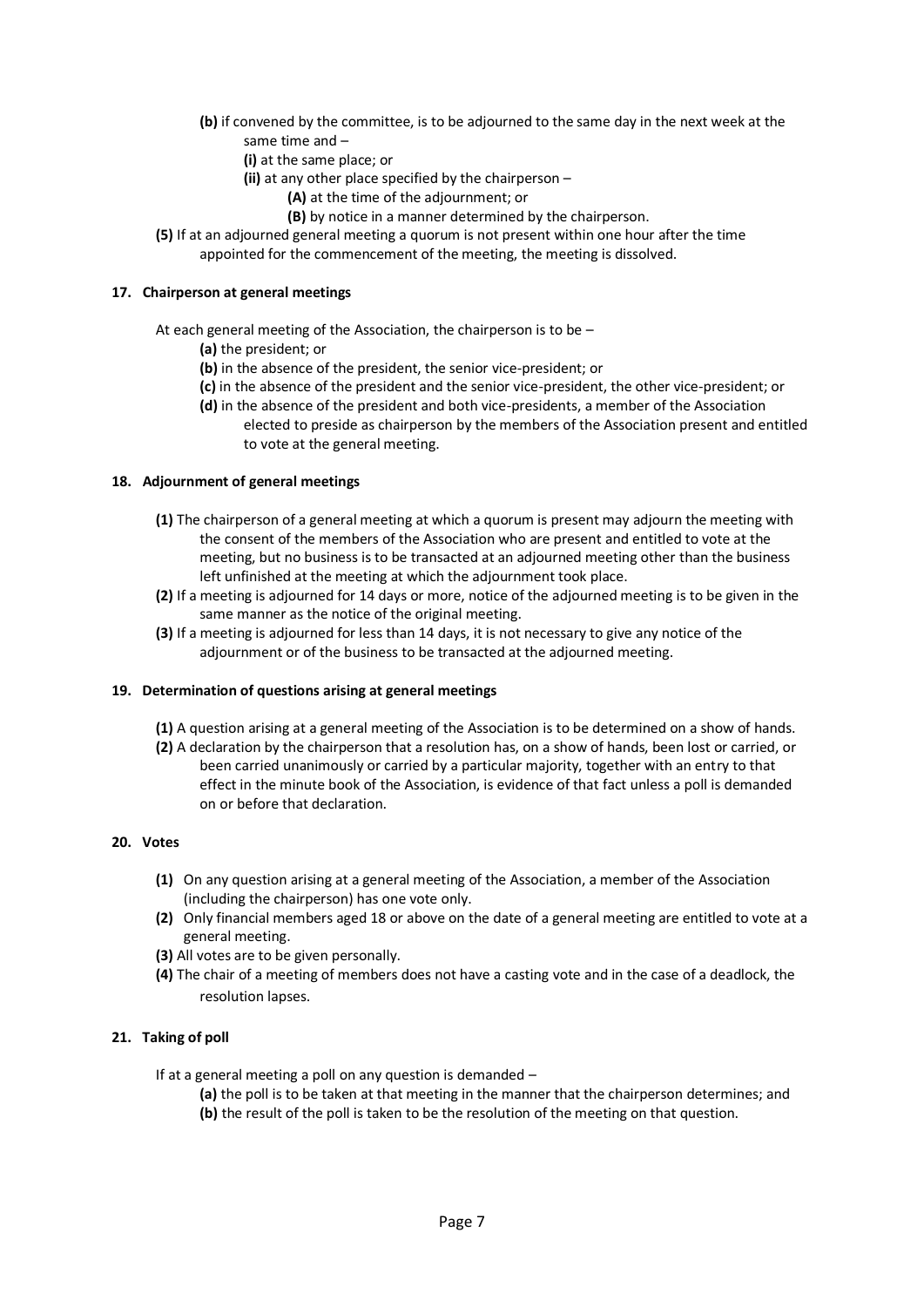### **22. When poll to be taken**

- **(1)** A poll that is demanded on the election of a chairperson, or on a question of adjournment, is to be taken immediately.
- **(2)** A poll that is demanded on any other question is to be taken at any time before the close of the meeting as the chairperson determines.

## **23. Affairs of Association to be managed by a committee**

- **(1)** The affairs of the Association are to be managed by a committee of management constituted as provided in rule 25.
- **(2)** The committee
	- **(a)** is to control and manage the business and affairs of the Association; and
	- **(b)** may exercise all the powers and perform all the functions of the Association, other than those powers and functions that are required by these rules to be exercised and performed by members of the Association at a general meeting; and
	- **(c)** has power to do anything that appears to the committee to be essential for the proper management of the business and affairs of the Association; and
	- **(d)** may introduce, amend, and delete By-Laws to assist with the governance of Association activities.

#### **24. Officers of the Association**

- **(1)** The officers of the Association are as follows:
	- **(a)** the president;
	- **(b)** two vice-presidents;
	- **(c)** the treasurer;
	- **(d)** the secretary.
- **(2)** One of the vice-presidents is to be known as the senior vice-president.
- **(3)** Subject to subrule (5), the officers of the Association are to be elected in accordance with rule 26.
- **(4)** Each officer of the Association is to hold office until the end of the next annual general meeting after that at which they are elected and is eligible for re-election.
- **(5)** If a casual vacancy in an office referred to in subrule (1) occurs, the committee may appoint one of its members to fill the vacancy until the next annual general meeting after the appointment.
- **(6)** If an office referred to in subrule (1) is not filled at an annual general meeting, there is taken to be a casual vacancy in the office.

#### **25. Constitution of the committee**

- **(1)** The committee consists of
	- **(a)** the officers of the Association; and
	- **(b)** 4 other members elected at the annual general meeting or appointed in accordance with this rule.
- **(2)** An ordinary committee member is to hold office until the end of the next annual general meeting after that at which they are elected and eligible for re-election.
- **(3)** If a casual vacancy occurs in the office of an ordinary committee member, the committee may appoint a member of the Association to fill the vacancy until the end of the next annual general meeting after the appointment.
- **(4)** If an office of an ordinary committee member is not filled at an annual general meeting, there is taken to be a casual vacancy in the office.
- **(5)** In addition to Rule 25(1), the committee shall include ex-officio members so determined by the committee. Ex-officio members of the committee have no voting rights.

#### **26. Election of numbers of committee**

**(1)** A nomination of a candidate for election as an officer of the Association, or as an ordinary committee member, is to be –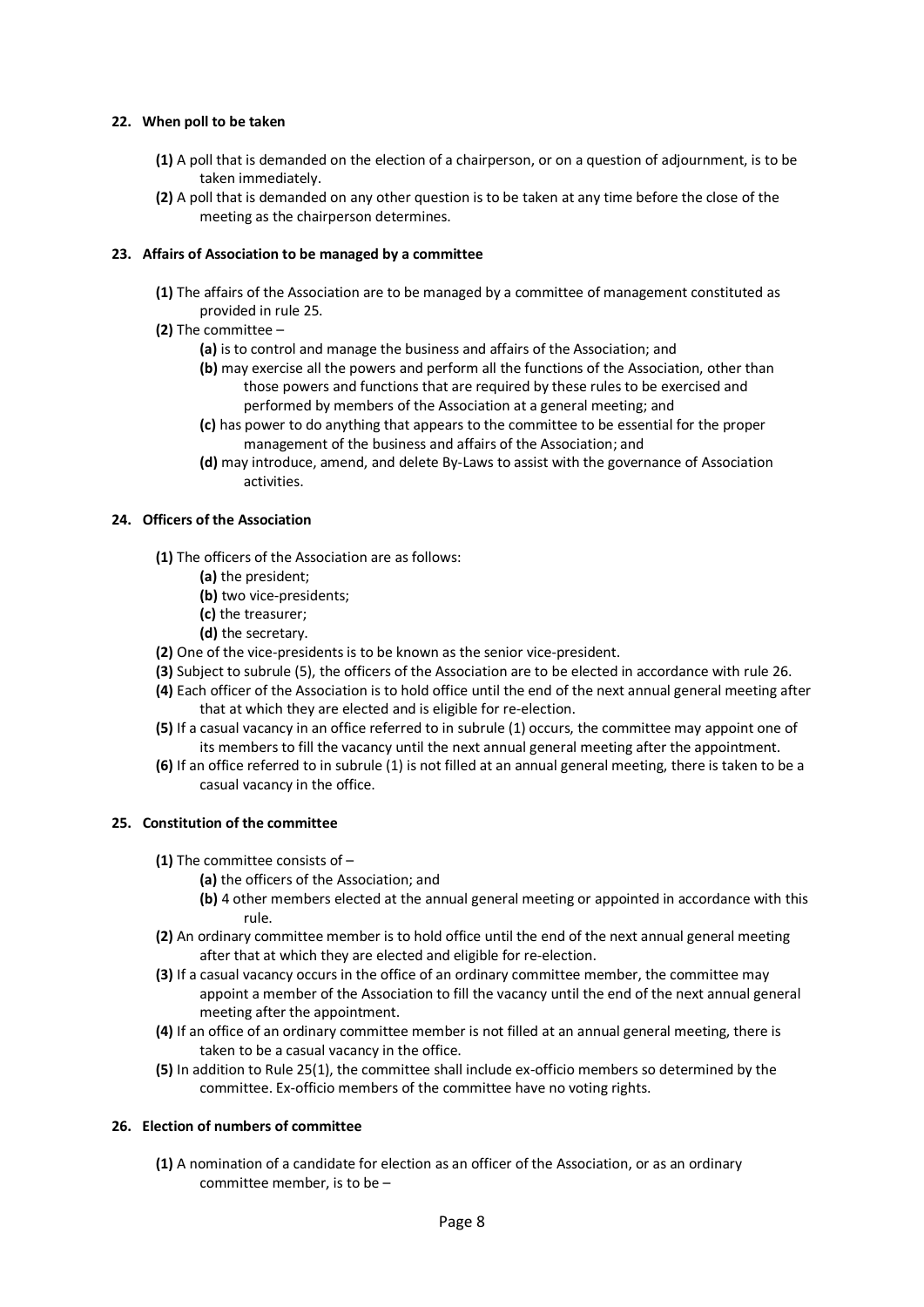- **(a)** made in writing and accompanied by the written consent of the candidate (which may be endorsed on the nomination); and
- **(b)** delivered to the public officer prior to the commencement of the AGM.
- **(2)** If insufficient nominations are received to fill all vacancies on the committee
	- **(a)** the candidates nominated are taken to be elected; and
	- **(b)** further nominations are to be received at the annual general meeting.
- **(3)** If the number of nominations received is equal to the number of vacancies on the committee to be filled, the persons nominated are taken to be elected.
- **(4)** If the number of nominations received exceeds the number of vacancies on the committee to be filled, a ballot is to be held.
- **(5)** If the number of further nominations received at the annual general meeting exceeds the number of remaining vacancies on the committee to be filled, a ballot is to be held in relation to those further nominations.
- **(6)** The ballot for the election of officers of the Association and ordinary committee members is to be conducted at the annual general meeting in the manner determined by the committee.

#### **27. Vacation of office**

- For the purpose of these rules, the office of an officer of the Association, or of an ordinary committee member, becomes casually vacant if the officer or committee member –
	- **(a)** dies; or
	- **(b)** becomes bankrupt, applies to take the benefit of any law for the relief of bankrupt or insolvent debtors, compounds with their creditors or makes an assignment of their remuneration or estate for their benefit; or
	- **(c)** becomes a represented person within the meaning of the *Guardianship and Administration Act 1995*; or
	- **(d)** resigns office in writing addressed to the committee; or
	- **(e)** ceases to be ordinarily resident in Tasmania; or
	- **(f)** is absent from 3 consecutive meetings of the committee without the permission of the other members of the committee; or
	- **(g)** ceases to be a member of the Association; or
	- **(h)** fails to pay, within 14 days after receiving a notice in writing signed by the public officer stating that the officer or committee member has failed to pay one or more amounts of annual subscriptions, all such amounts due and payable by the officer or member.
	- **(i)** fails to hold, within 3 months of being elected a member of the committee, a valid and current Working with Vulnerable People registration, or similar requirement, within the meaning of the Registration to Work with Vulnerable People Act 2013.

#### **28. Meetings of the committee**

- **(1)** The committee is to meet at least once every two months at any place and time the committee determines.
- **(2)** A meeting of the committee, other than a meeting referred to in subrule (1), may be convened by the president or any 5 of the members of the committee.
- **(3)** Written notice of any special committee meeting is to be served on members of the committee and is to specify the general nature of the business to be transacted.
- **(4)** A special committee meeting may only transact business of which notice is given in accordance with subrule (3).
- **(5)** A quorum for the transaction of the business of a meeting of the committee is 5 members of the committee.
- **(6)** Business is not to be transacted at a meeting of the committee unless a quorum is present.
- **(7)** If a quorum is not present within half an hour after the time appointed for the commencement of **(a)** a meeting of the committee (other than a special committee meeting), the meeting is to be adjourned to the same day in the next week at the same time and at the same place; or **(b)** a special committee meeting, the meeting is dissolved.
- **(8)** At each meeting of the committee, the chairperson is to be
	- **(a)** the president; or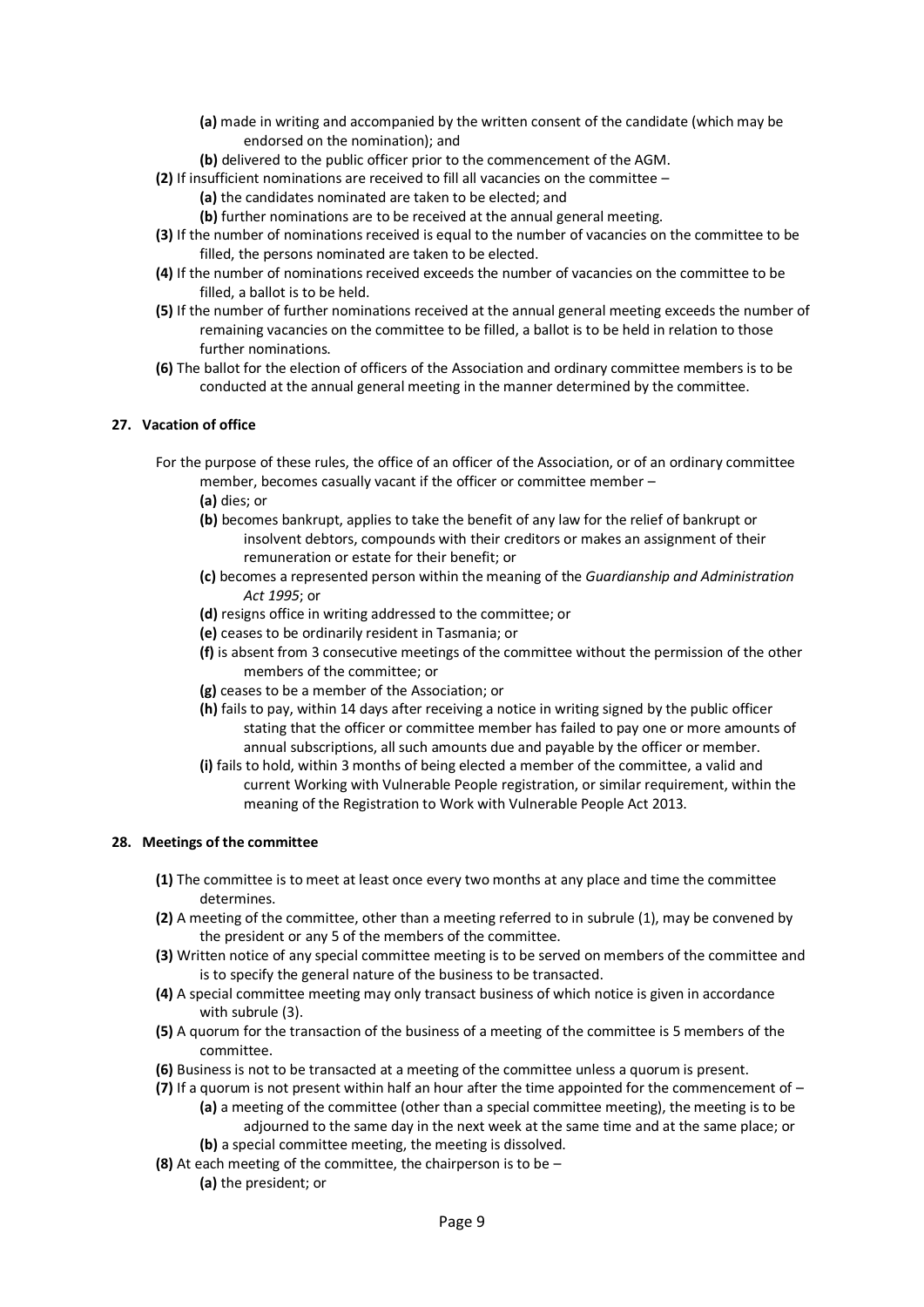- **(b)** in the absence of the president, the senior vice-president; or
- **(c)** in the absence of the president and the senior vice-president, the other vice-president; or
- **(d)** in the absence of the president and both vice-presidents, a member of the committee elected to preside as chairperson by the members of the committee present at the meeting.
- **(9)** Any question arising at a meeting of the committee is to be determined
	- **(a)** on a show of hands; or
	- **(b)** if demanded by a member, by a poll taken at that meeting in the manner the chairperson determines.
- **(10)** On any question arising at a meeting of the committee, a member of the committee (including the chairperson) has one vote only.
- **(11)** In the case of an equality of votes, the chair of a meeting of members does not have a casting vote and in the case of a deadlock, the resolution lapses.
- **(12)** Written notice of each committee meeting is to be served on each member of the committee by **(a)** giving it to the member before the day on which the meeting is to be held; or
	- **(b)** leaving it, before the day on which the meeting is to be held, at the member's postal or residential address or place or address of business or employment last known to the server of the notice; or
	- **(c)** sending it by post, to the person's postal or residential address or address of business or employment last known to the server of the notice, in sufficient time for it to be delivered to that address in the ordinary course of post before the day on which the meeting is to be held; or
	- **(d)** emailing it to the email address, of the member, that the member has nominated as the email address to which notices from the Association may be sent; or
	- **(e)** sending it via any other electronic means as determined by the committee.
- **(13)** Minutes of proceedings of a meeting of the committee are to be kept by the public officer or, in the absence from the meeting of the public officer, by an officer of the Association who is nominated by the chairperson of the meeting.
- **(14)** If members of the committee entitled to receive notice of a committee meeting and to vote on the resolution respond electronically that they are in favour of the resolution, a committee resolution in those terms is passed at the time when a majority is reached.
- **(15)** The committee may hold a meeting of the committee at 2 or more venues using any technology that gives the members as a whole a reasonable opportunity to participate.
- **(16)** Each resolution passed or thing done by, or with the participation of, a person acting as a member of the committee is valid even if it is later discovered that –,
	- **(a)** there was a defect in the appointment of the person, or
	- **(b)** the person was disqualified from continuing in office, voting on the resolution or doing the thing.

## **29. Disclosure of interests**

- **(1)** If a member of the committee or a member of a subcommittee has a direct or indirect pecuniary interest in a matter being considered, or about to be considered, by the committee or subcommittee at a meeting, the member is to, as soon as practicable after the relevant facts come to the member's knowledge, disclose the nature of the interest to the committee.
- **(2)** If at a meeting of the committee or a subcommittee a member of the committee or subcommittee votes in respect of any matter in which the member has a direct or indirect pecuniary interest, that vote is not to be counted.

#### **30. Subcommittees**

- **(1)** The committee may
	- **(a)** appoint a subcommittee from the committee; and
	- **(b)** prescribe the powers and functions of that subcommittee.
- **(2)** The committee may co-opt any person as a member of a subcommittee, whether or not the person is a member of the Association.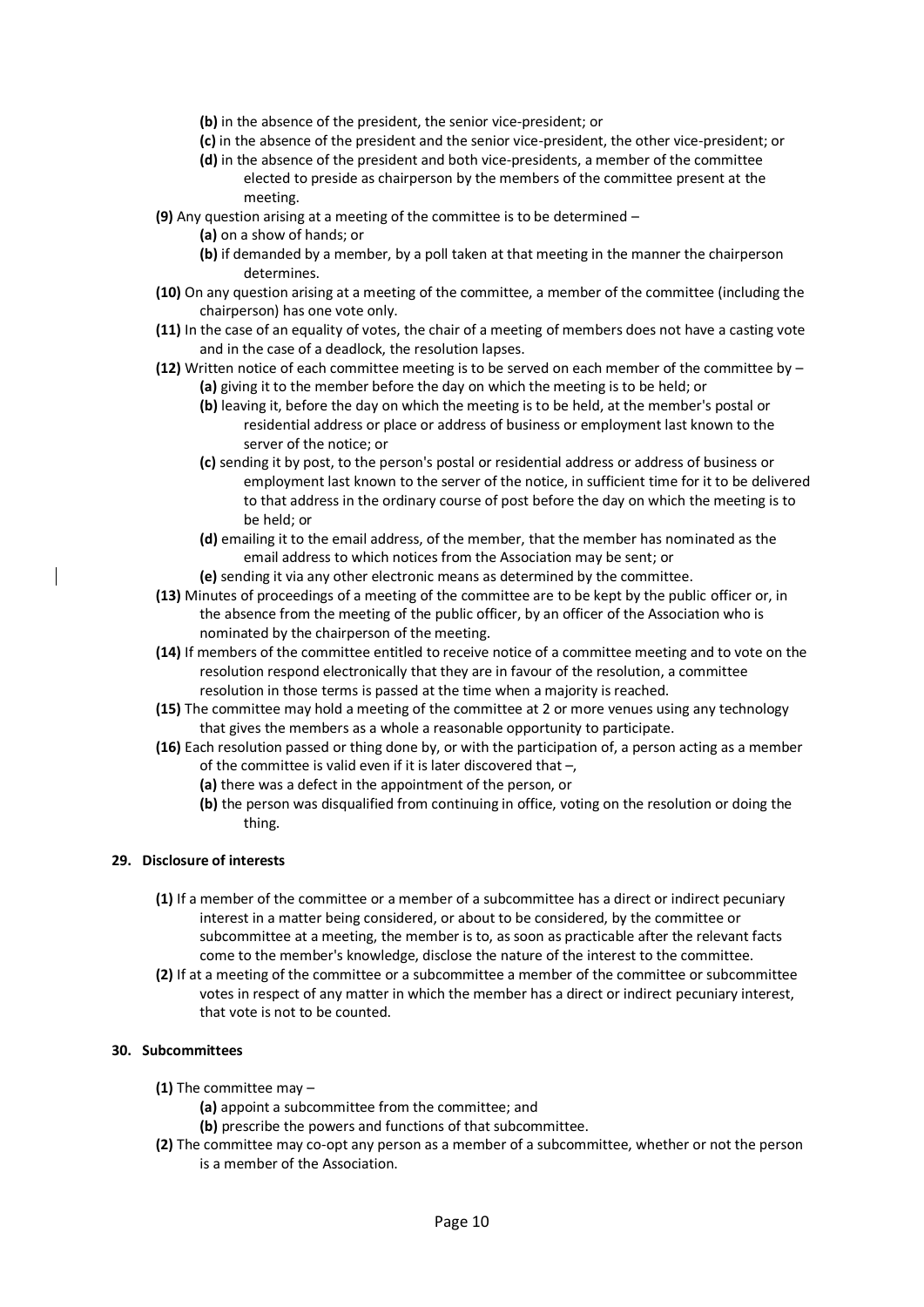- **(3)** A quorum for the transaction of the business of a meeting of the subcommittee is 3 appointed members entitled to vote.
- **(4)** Any question arising at a meeting of a subcommittee is to be determined
	- **(a)** on a show of hands; or
	- **(b)** if demanded by a member, by a poll taken at that meeting in the manner the chairperson determines.
- **(5)** On any question arising at a meeting of a subcommittee, a member of the subcommittee (including the chairperson) has one vote only.
- **(6)** Written notice of each subcommittee meeting is to be served on each member of the subcommittee  $hv -$ 
	- **(a)** giving it to the member before the day on which the meeting is to be held; or
	- **(b)** leaving it, before the day on which the meeting is to be held, at the member's postal or residential address or place or address of business or employment last known to the server of the notice; or
	- **(c)** sending it by post, to the person's postal or residential address or address of business or employment last known to the server of the notice, in sufficient time for it to be delivered to that address in the ordinary course of post before the day on which the meeting is to be held; or
	- **(d)** emailing it to the email address, of the member, that the member has nominated as the email address to which notices from the Association may be sent; or
	- **(e)** sending it via any other electronic means as determined by the committee.
- **(7)** A subcommittee can only make recommendations to the committee and they have no other power or authority in making decisions unless delegated authority is granted to the subcommittee by the committee.

## **31. Executive committee**

- **(1)** The president, the vice-presidents, the treasurer and the secretary constitute the executive committee.
- **(2)** During the period between meetings of the committee, the executive committee may issue instructions to the public officer and employees of the Association in matters of urgency connected with the management of the affairs of the Association.
- **(3)** The executive committee is to report on any instructions issued under subrule (2) to the next meeting of the committee.

#### **32. Annual subscription**

- **(1)** The annual subscriptions payable by members, including any flexible subscription options for partseason playing members, will be fixed by the committee.
- **(2)** The annual subscription, for a financial year of the Association, that is payable by members of the Association is due and payable on the first day of October each year unless provided for under subrule (5).
- **(3)** If
	- **(a)** a member of the Association has not paid their annual subscription for a financial year of the Association by 15 December; and
	- **(b)** there has been sent to the member, after the first day of the financial year, a notice in writing, signed by the public officer or treasurer, stating that the member's name may be removed from the register of members if the member has not, within 14 days after receiving the notice, paid all annual subscriptions due and payable by the member; and
	- **(c)** the member has not, within 14 days after receiving the notice, paid all annual subscriptions due and payable by the member the public officer may remove the name of the member from the register of members maintained under rule 5(8).
- **(4)** If a member of the Association has not paid their annual subscription for a financial year of the Association by 15 December, or within 14 days after receiving a notice under subrule (4), whichever is the later day, they are not entitled to attend, or vote at, the next annual general meeting of the Association.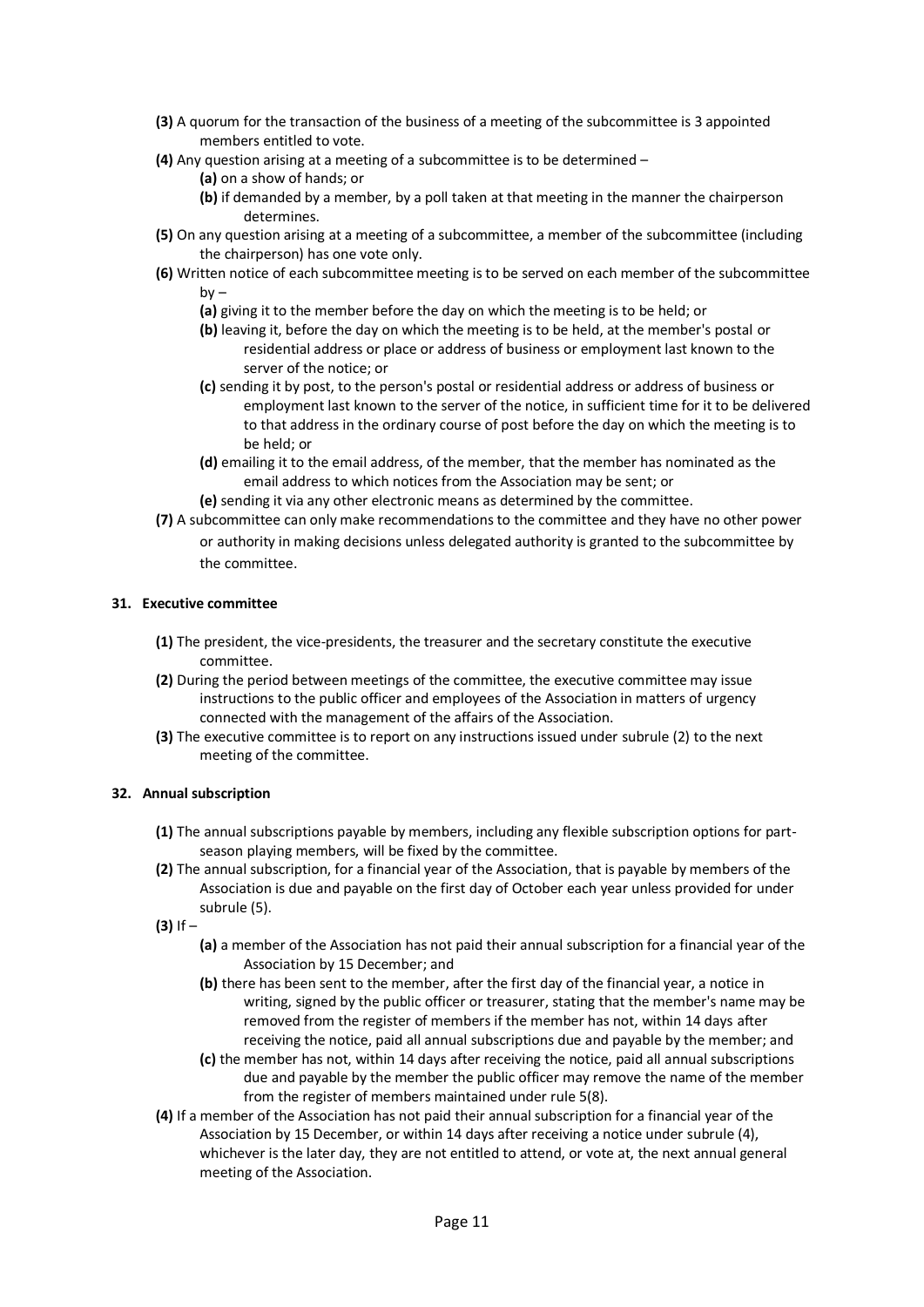**(5)** If a person becomes a member of the Association after 18 November then the date in subrule (3) is 28 days after the day of becoming a member.

## **33. Service of notices and requisitions**

- **(1)** Except as otherwise provided by these rules, a document may be served under these rules on a person by –
	- **(a)** giving it to the person; or
	- **(b)** leaving it at, or sending it by post to, the person's postal or residential address or place or address of business or employment last known to the server of the document; or **(c)** emailing it to the person's email address.
- 

## **34. Expulsion of members**

- **(1)** The committee may expel a member from the Association if, in the opinion of the committee, the member is guilty of conduct detrimental to the interests of the Association.
- **(2)** The expulsion of a member under subrule (1) does not take effect until whichever of the following occurs later:
	- **(a)** the fourteenth day after the day on which a notice is served on the member under subrule (3);
	- **(b)** if the member exercises their right of appeal under this rule, the conclusion of the special general meeting convened to hear the appeal.
- **(3)** If the committee expels a member from the Association, the public officer, without undue delay, is to cause to be served on the member a notice in writing –
	- **(a)** stating that the committee has expelled the member; and
	- **(b)** specifying the grounds for the expulsion; and
	- **(c)** informing the member of the right to appeal against the expulsion under rule 35.

## **35. Appeal against expulsion**

- **(1)** A member may appeal against an expulsion under rule 34 by serving on the public officer, within 14 days after the service of a notice under rule 34(3), a requisition in writing demanding the convening of a special general meeting for the purpose of hearing the appeal.
- **(2)** On receipt of a requisition, the public officer is to immediately notify the committee of the receipt.
- **(3)** The committee is to cause a special general meeting to be held within 21 days after the day on which the requisition is received.
- **(4)** At a special general meeting convened for the purpose of hearing an appeal under this rule
	- **(a)** no business other than the question of the expulsion is to be transacted; and
	- **(b)** the committee may place before the meeting details of the grounds of the expulsion and the committee's reasons for the expulsion; and
	- **(c)** the expelled member must be given an opportunity to be heard; and
	- **(d)** the members of the Association who are present and eligible to vote are to vote by secret ballot on the question of whether the expulsion should be lifted or confirmed.
- **(5)** If at the special general meeting a majority of the members present vote in favour of the lifting of the expulsion –
	- **(a)** the expulsion is lifted; and
	- **(b)** the expelled member is entitled to continue as a member of the Association.
- **(6)** If at the special general meeting a majority of the members present vote in favour of the
	- confirmation of the expulsion –
	- **(a)** the expulsion takes effect; and
	- **(b)** the expelled member ceases to be a member of the Association.